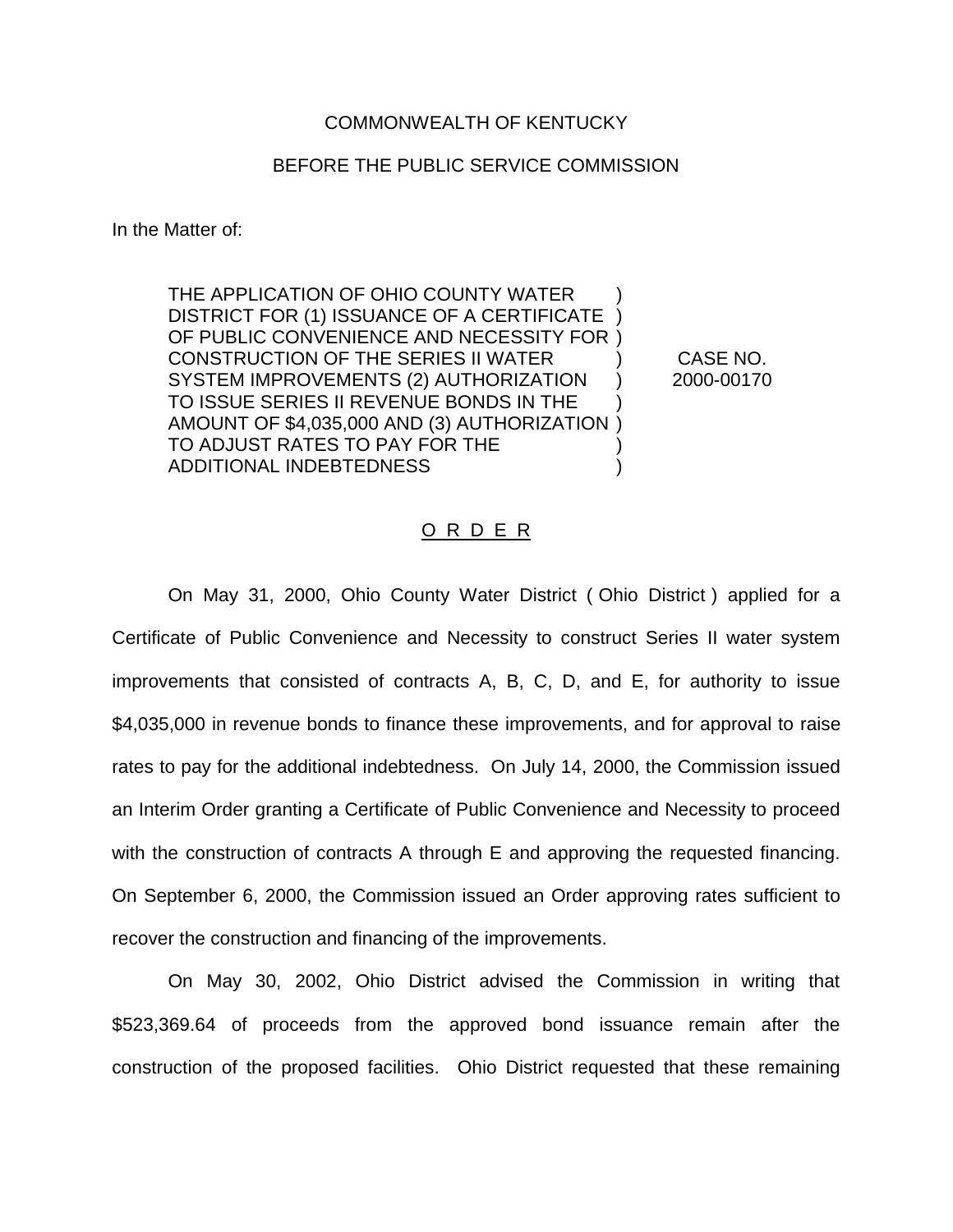proceeds be used to fund contract F of Series II and certain plant maintenance such as filter media replacement, repair and painting of the clearwell and other general maintenance items. Ohio District further requested a Certificate of Public Convenience and Necessity for the improvements contained in contract F.

The Contract F project involves the construction of 49,000 linear feet of 8-inch SDR 21 PVC pipe and 2,500 linear feet of 4-inch SDR 21 PVC pipe at a cost of \$380,409.12. When completed, it will extend water service to 16 additional customers and improve existing water service to 46 customers.

The Commission, having reviewed the evidence of record and being otherwise sufficiently advised, finds that:

1. Public convenience and necessity require the construction of the improvements set forth in contract F.

2. The proposed additional construction included in contract F consists of 49,000 linear feet of 8-inch SDR 21 PVC pipe and 2,500 linear feet of 4-inch SDR 21 PVC pipe and related appurtenances.

3. Ohio District should obtain approval from the Commission prior to performing any additional construction not expressly authorized by either this Order or the July 14, 2000 Order.

4. Any deviation from the construction approved should be undertaken only with the prior approval of the Commission.

5. Ohio District should furnish documentation of the total costs of this project including the cost of construction and all other capitalized costs (engineering, legal, administrative, etc.) within 60 days of the date that construction is substantially

-2-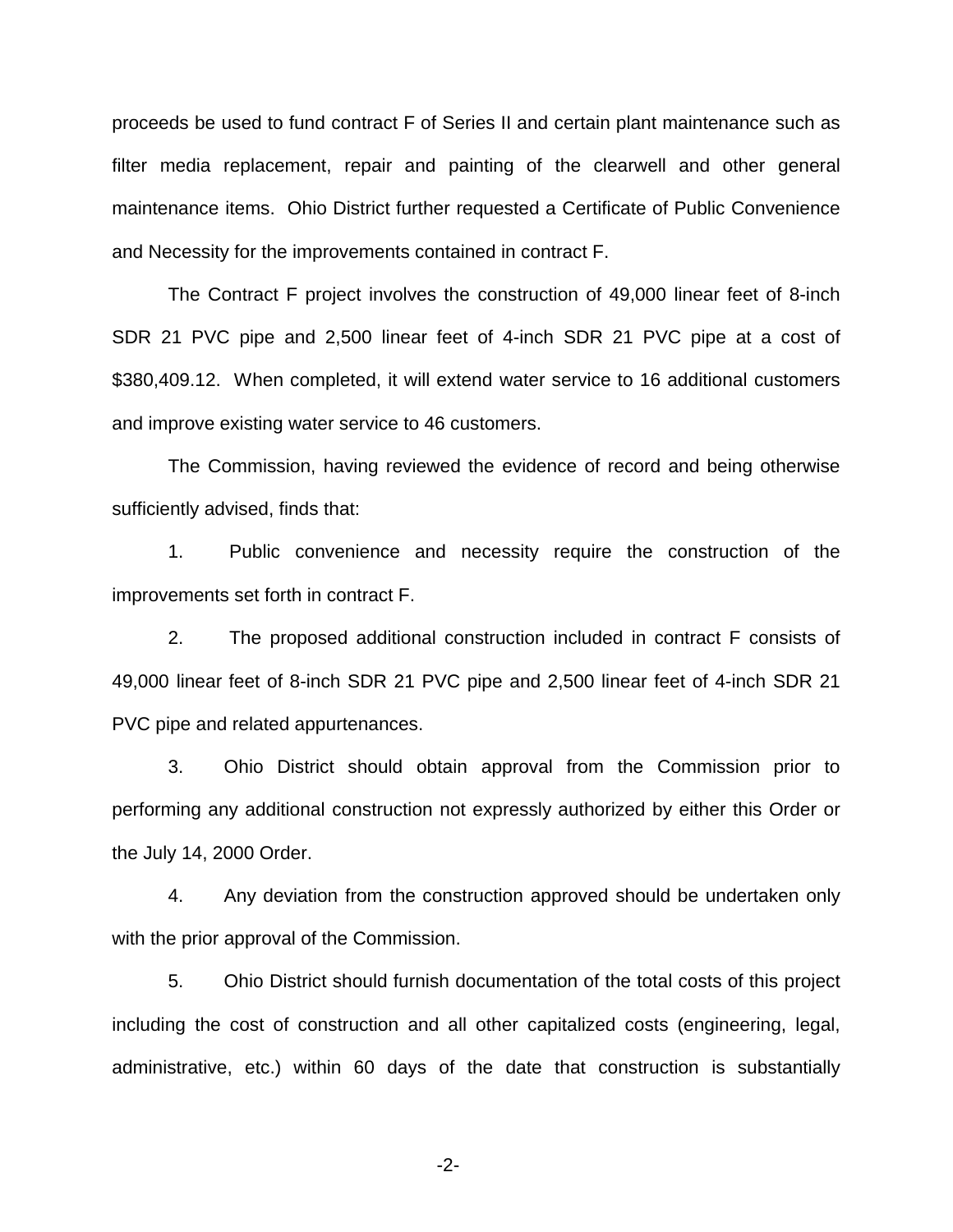completed. Construction costs should be classified into appropriate plant accounts in accordance with the Uniform System of Accounts for water utilities prescribed by the Commission.

6. Ohio District shall require construction to be inspected under the general supervision of a licensed professional engineer with a Kentucky registration in civil or mechanical engineering, to ensure that the construction work is done in accordance with the contract drawings and specifications and in conformance with the best practices of the construction trades involved in the project.

7. The proposed use of the remaining proceeds of the \$4,035,000 revenue bonds approved in the July 14, 2000 Order is for lawful objects within the corporate purpose of its utility operation, is necessary and appropriate for and consistent with the proper performance of the utility s service to the public, and will not impair its ability for such purpose.

IT IS THEREFORE ORDERED that:

1. Ohio District is granted a Certificate of Public Convenience and Necessity to proceed with the proposed construction project consisting of 49,000 linear feet of 8 inch SDR 21 PVC pipe and 2,500 linear feet of 4-inch SDR 21 PVC pipe and related appurtenances as set forth in the drawings and specifications of record herein.

2. Ohio District shall comply with the requirements contained in Findings 3 through 7 as if the same were individually so ordered.

3. Ohio District s use of the remaining proceeds of the previously approved bond issuance is approved.